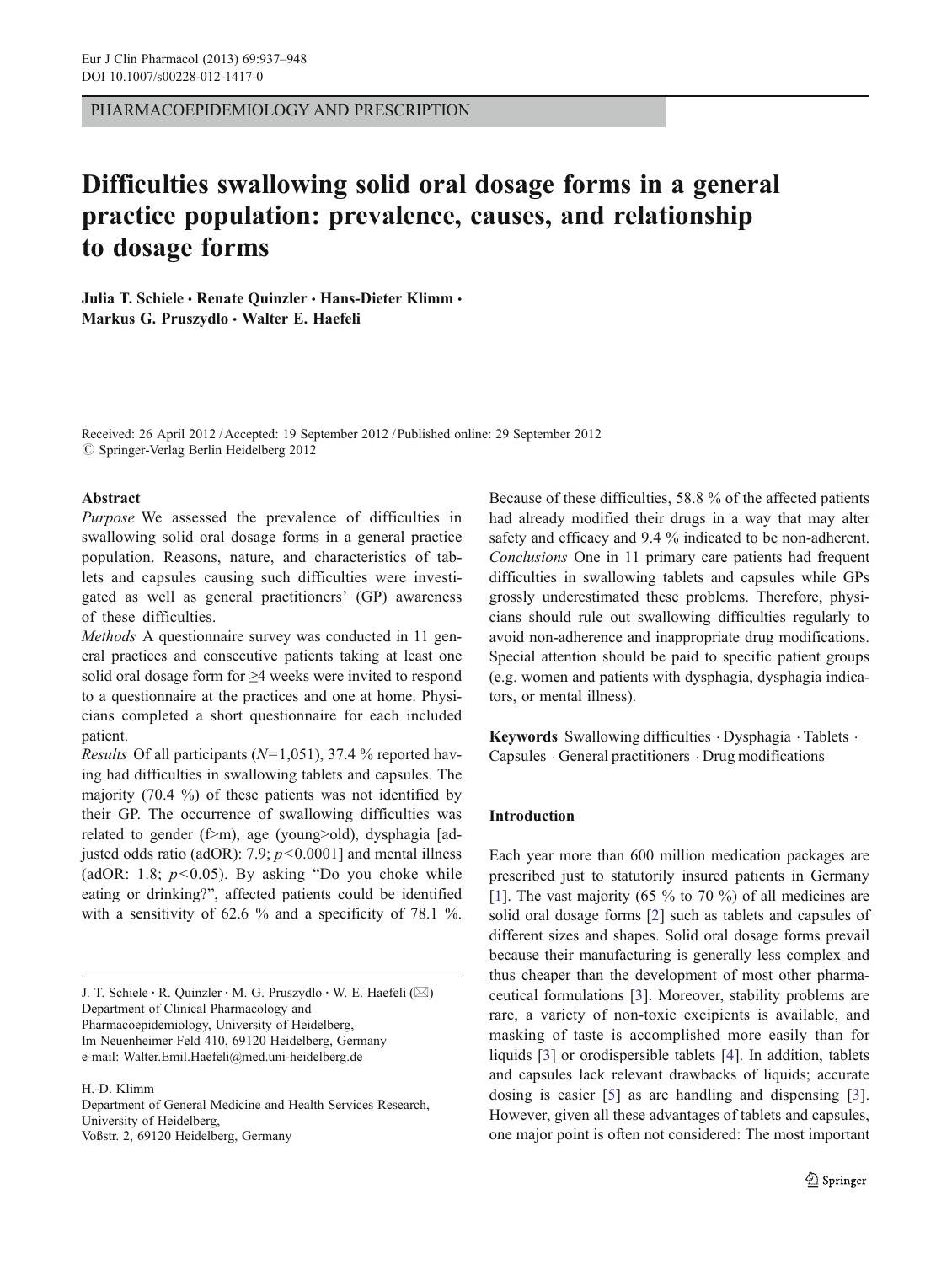requirement for adequate efficacy of solid oral dosage forms is the ability to swallow them. Only when taken and delivered appropriately to the site of dissolution, can tablets or capsules unfold their full therapeutic effects [[6\]](#page-10-0).

It is well known that children and adolescents often struggle with swallowing tablets and capsules [[7\]](#page-10-0). One possible reason might be the smaller dimensions of the puerile pharynx and the developing oropharyngeal musculature [[8\]](#page-10-0). The lack of experience in swallowing drugs may be a further reason because it was shown that proper swallowing can be successfully trained in children [[7,](#page-10-0) [9\]](#page-10-0). But not only young people have difficulties swallowing tablets and capsules. Generally, the prevalence of swallowing impairment increases with old age as functional impairment evolves [[10,](#page-10-0) [11](#page-10-0)] and the number of diseases linked to dysphagia like stroke, Parkinson's and Alzheimer's disease [\[12](#page-10-0)], or cancer [[13\]](#page-10-0) increase. Up to 35 % of ambulatory patients aged 50 to 79 years [[14\]](#page-10-0) and 68 % of nursing home residents have symptoms of dysphagia [\[15](#page-10-0)]. Another study revealed that 22 % of patients in nursing homes have problems in swallowing solid oral dosage forms [\[16\]](#page-10-0). In a Norwegian general practice population covering all age groups, 26 % of the patients and 40 % of the respondents to an American internet survey reported difficulties in swallowing solid oral dosage forms [\[17](#page-10-0), [18\]](#page-10-0) suggesting that swallowing them is challenging for a large proportion of ambulatory patients.

A major concern in this context is that affected patients [\[19](#page-10-0), [20](#page-10-0)] or their nursing staff are tempted to modify drugs to ease swallowing [[21,](#page-10-0) [22\]](#page-10-0). Dosage form modifications, if not specified in the label, will result in an unlicensed use [[23\]](#page-10-0) and may limit effectiveness and cause harm to the patient at worst [[24\]](#page-10-0). In such cases the liability lies with the person administering the drug and not with the pharmaceutical company [[23\]](#page-10-0).

Both the Norwegian and the American study have several limitations such as a low response rate or selection bias due to the design and conduct of the surveys. Furthermore, the results differ largely and major points of interest, such as frequency, severity, and underlying causes of the difficulties, remain unclear.

In order to clarify those unresolved issues and to assess the general practitioners' (GPs) awareness of affected patients, we conducted a study investigating the difficulties in swallowing solid oral dosage forms in a general practice population. Thus, this study aimed at quantifying the overall prevalence of problems with swallowing tablets and capsules ever experienced by adult patients as well as the prevalence of swallowing difficulties patients actually encountered with their current medication at the time of the survey. Using a structured questionnaire the clinical relevance of difficulties in swallowing was evaluated. Therefore, reasons and nature of swallowing problems were assessed and characteristics of tablets and capsules causing such difficulties were quantified. Moreover, the study aimed at finding out how GPs dealt with such issues to eventually indicate ways for improvement.

## Methods

#### Study population and setting

After obtaining approval by the Ethics Committee of the Medical Faculty of the University of Heidelberg we conducted a questionnaire survey from November 2010 to February 2011 in general practices in Baden-Württemberg, Germany (German clinical trials register number: DRKS00000607). Sixteen GPs in 11 general practices took part in the study. The data collection period in each practice was 1 week. Consecutive adult patients taking at least one solid oral dosage form for at least 4 weeks were invited to take part in the study by the study coordinator; no other inclusion or exclusion criteria were applied.

## Structure of the questionnaire

A questionnaire with 32 questions was developed; all participants were asked 24 questions and, if swallowing difficulties were mentioned, eight additional questions were asked. The questionnaire consisted of five major topics. The first one covered demographics, the patient's general condition, and any problems with swallowing tablets and capsules (eight questions). The second topic assessed medication intake habits (six questions) such as posture of the head while swallowing, amount of food or fluid used for medication intake, and deliberate dosage form modifications to facilitate swallowing. The third part (five questions) concentrated on the presence of diseases (e.g. stomatitis or stroke) that may cause dysphagia and problems with swallowing solid oral dosage forms. A fourth section (four questions) assessed the patient's attitude towards medication intake and the knowledge about hazards of dosage form modifications. Patients expressing difficulties were asked to answer eight further questions concerning the kind and burden of difficulties, possible reasons, and how they dealt with these difficulties (e.g. skipping doses).

In a separate questionnaire (medication list) patients had to list all prescription and OTC (over-the-counter) tablets and capsules they took at the time of the survey. For each drug, they were also asked to note the PZN ("Pharmazentralnummer", a unique identification key for all pharmaceuticals in Germany) that allows unequivocal identification of the package size and content and thus provides the most comprehensive information on the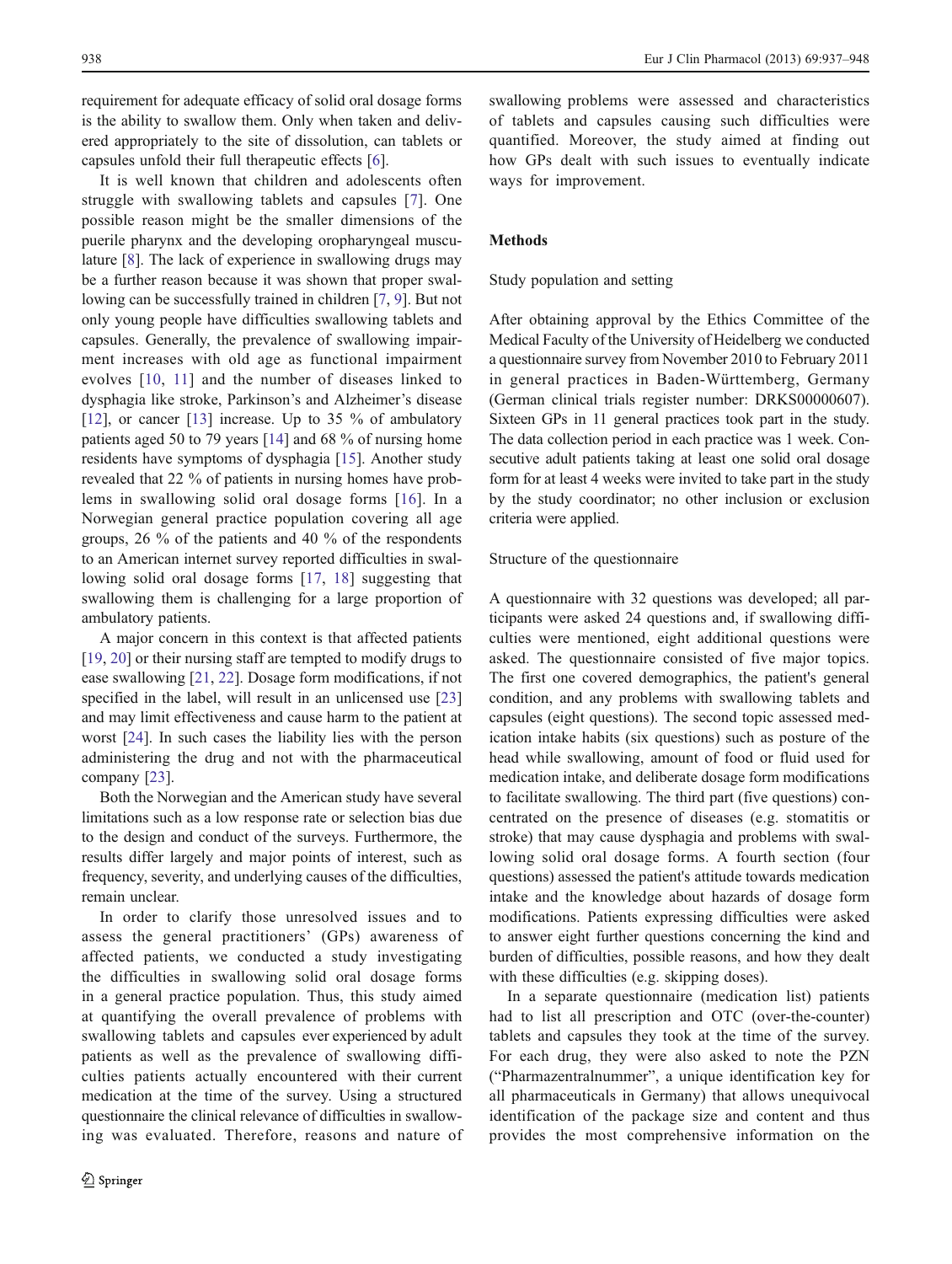administered drug [\[25](#page-10-0)]. Finally, patients were asked to specify for each drug whether it caused any difficulties in swallowing.

In an additional questionnaire the GPs had to evaluate for each of their participating patients whether they expected the patient to have swallowing difficulties and to rate the severity of impairment.

#### Conduct of the survey

After having given written informed consent the patients were asked the questions of the structured questionnaire in a personal interview that was conducted by the study coordinator at the general practices. In addition, they were asked to fill in the medication list at home and return it to the study center using an enclosed pre-addressed and stamped envelope. To improve the response rate,  $3 \times 150$  EUR were raffled among all responders and follow-up was carefully planned [[26\]](#page-11-0). Patients not responding within 2 weeks were sent a reminder letter by mail. Patients still not answering within 4 weeks were sent a further letter including an empty copy of the medication list. In order to determine the response rate to the questionnaire and non-responder characteristics like age, gender, and number of solid oral dosage forms of each patient who rejected participation were listed. The response rate was calculated as the percentage of participating patients of all invited patients. The response rate of the medication list was calculated as the number of returned medication lists expressed as the percentage of completed main questionnaires.

The GPs filled in the additional questionnaires on a daily basis and returned them to the study coordinator on the following day.

## Data analysis

All main and short questionnaires were entered and doublechecked for two-person integrity; disparities of the electronic data were corrected on the basis of the original questionnaires. All solid oral dosage forms were matched via their PZN (used as an identifier) to a drug database that contains all pharmaceuticals of the German market (MMI Medizinische Medien GmbH, Neu-Isenburg, Germany). This enabled checking for concordance of listed and marketed brand name. PZNs revealing slight discrepancies between the brand name in the database and the brand name mentioned by the patients (e.g. due to a spelling error or missing strength or name affix such as –plus) were still accepted as correct. The basis for this decision was that PZNs differ in at least two of their seven digits and are not hierarchically structured. Therefore, it was unlikely that a single spelling error in a PZN causes a match with another drug with a similar brand name and the same active ingredient.

Whenever the PZN was incorrect or not stated the brand name and strength of the drug were used to identify the respective PZN; if incomplete or equivocal the drug was excluded from the analysis.

The association of medication characteristics (width, height, length, and diameter) with difficulties in swallowing was then analyzed. Information on the dimensions of the drugs was extracted from the database or obtained from the marketing authorization holder.

## Statistical analysis

Our primary endpoint was the proportion of primary care patients having difficulties in swallowing drugs (as mentioned in the main questionnaire). Based on previous surveys [[17,](#page-10-0) [18](#page-10-0)] difficulties in swallowing were expected in 26 % to 40 % of the patients. Hence, to determine the rate of swallowing difficulties with a desired accuracy of at least 3 % 1,025 patients would be needed (calculated with nQuery Advisor 6.01; Statistical Solutions, Saugus MA, USA).

Patient characteristics are presented as percentages or means ± standard deviation. Metrical data were compared using two-sided *t*-test and categorical data using  $\chi^2$ -test. The association between difficulties in swallowing solid drugs and diseases linked to dysphagia or dysphagia indicators were evaluated using logistic regression. The corresponding odds ratios (ORs) and the adjusted ORs (adORs) are presented with 95 % confidence intervals (CIs). Additionally, sensitivity, specificity, positive and negative predictive values were calculated. A possible correlation between swallowing difficulties and a general aversion to take drugs was assessed using Spearman correlation. Statistical analysis was conducted with SAS statistical software package, version 9.2 (SAS institute Inc., Cary, NC, USA). A p-value  $\leq 0.05$  was considered significant.

## Results

## Participants and response rates

Of 1,132 patients invited to participate in this study, 1,051 completed the questionnaire resulting in a response rate of 92.8 % (Table [1\)](#page-3-0). All 1,051 completed questionnaires were included in the data analysis. The medication lists were returned by 9[1](#page-3-0)2 (86.8 %) of the  $1,051$  patients (Table 1) and contained 3,480 drugs. Manual identification of PZN was impossible for 118 drugs (3.4 %) because brand name and strength were equivocal or incomplete. These were excluded from the analysis as were orodispersible tablets, liquids, and 122 additional drugs with non-oral routes of administration (e.g. inhaled sprays, eye and ear drops, or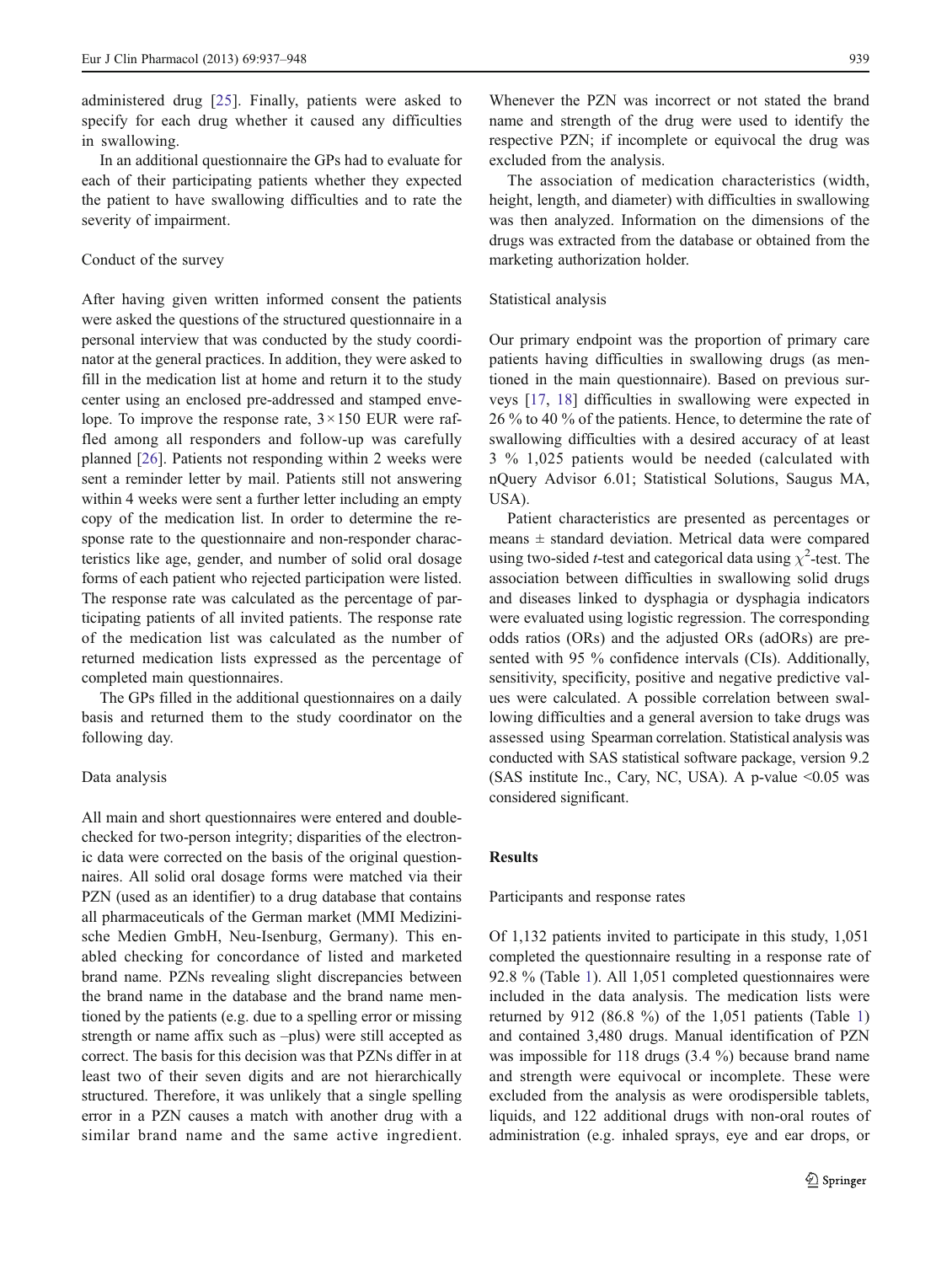<span id="page-3-0"></span>Table 1 Demographic data

|                                       | Main questionnaire Medication list Non-responders<br>$(n=1.051)$ | $(n=914)$       | $(n=81)$        |
|---------------------------------------|------------------------------------------------------------------|-----------------|-----------------|
| Female gender 55.9 %                  |                                                                  | 54.8 %          | $66.7 \%$       |
| Mean age<br>(years)                   | $61.8 \pm 15.6$                                                  | $62.7 \pm 15.1$ | $62.9 \pm 17.0$ |
| Mean number $3.4 \pm 2.5$<br>of drugs |                                                                  | $3.8 \pm 2.7$   | $3.2 \pm 2.1$   |

ointments). Moreover, 18 medication lists (containing 106 drugs) were excluded because of plausibility problems. For instance, medication lists were considered as implausible when patients stated always to have problems with each drug mentioned on the list, but did not report any swallowing difficulties in the main questionnaire. Thus, altogether 3,134 tablets and capsules (90.1 % of all mentioned drugs) were included in the analysis.

## Prevalence and burden of swallowing difficulties

In the structured interview, 37.4 %  $(N=393)$  of the participants reported having already had problems with swallowing solid drugs at some time; females and younger patients were affected significantly more often (Fig. 1). Actually, 27.2 % (240) of all patients who returned a completed and plausible medication list also had swallowing difficulties with their current tablets and capsules.

Of the affected patients  $(N=393)$ , 24.2 % experienced such difficulties always, daily, or often, 28.0 % sometimes; and 47.8 % rarely. More than one third (39.4 %) of all patients experiencing such difficulties classified their



Fig. 1 Prevalence of swallowing difficulties in a general practice population of 1,051 consecutive patients according to age and gender. Women ( $\chi^2$ -test) and younger patients (t-test) were more often affected  $(p<0.0001)$ . Proportion of non-adherence due to swallowing difficulties in the affected population of the survey  $(N=393)$  according to age

problems as very severe or severe, 48.1 % as not particularly severe, and only 12.5 % as not severe at all.

Swallowing difficulties were described as drugs getting stuck in the throat, an uncomfortable feeling, the need of repeated swallowing attempts, gagging, choking, coughing while swallowing, or vomiting (Fig. 2). This led 28.2 % of the affected patients to be afraid of taking tablets and capusles and 8.7 % had already feared to suffocate while swallowing tablets or capsules.

## Causes for swallowing difficulties

As reasons for swallowing difficulties, 21.1 % of the participants mentioned their aversion to drug intake, a further 19.6 % explained their problems with previous bad experiences. A small proportion (2.8 %) thought their problems arose from difficulties they also had with food. Of all patients who were afraid of taking tablets and capsules, 31.5 % considered their anxiety a reason for their swallowing problems. Patients who mentioned aversion to drug intake as a reason for their difficulties also reported anxiety (28.9 %) and poor palatability (38.6 %) as additional causes; 9.3 % mentioned both.

Reasons given for difficulties related to the dosage form were size (74.6 %), surface (70.5 %), shape (43.5 %), and flavor (22.1 %). Of all tablets and capsules in the medication lists, 5.0 % caused swallowing difficulties always or often



Fig. 2 Frequency and nature of swallowing difficulties in the affected population (37.4 %) of 1,051 consecutive general practice patients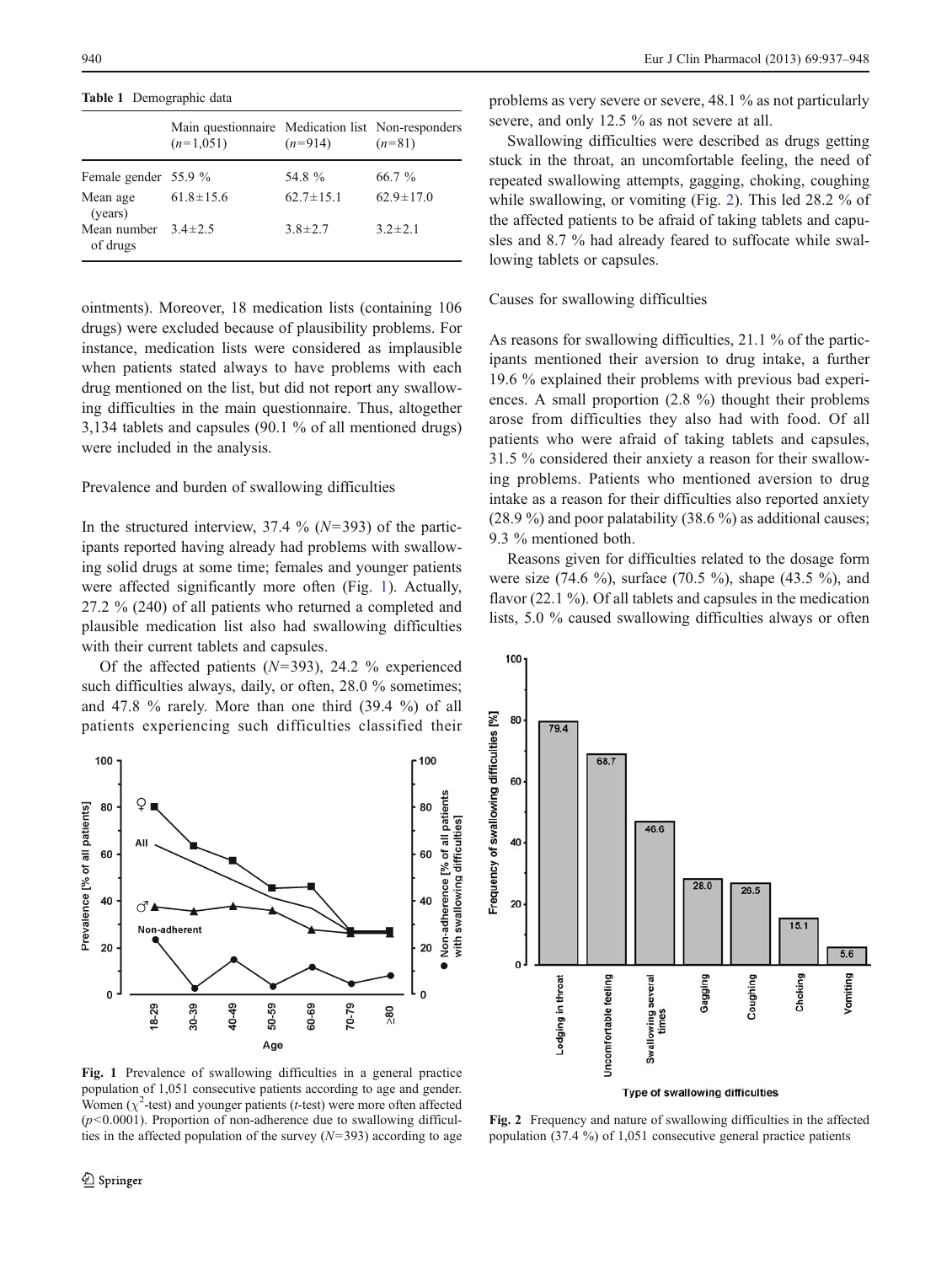and 11.2 % sometimes. Hard gelatin capsules, soft gelatin capsules and oblong tablets caused problems almost twice as often as tablets with irregular shapes, nearly 1.6 times more frequently than round tablets, and about 1.2 times more often than oval tablets (Fig. 3). The average dimensions of dosage forms that caused swallowing difficulties are shown in Table [2.](#page-5-0) Difficulties in swallowing tablets and capsules were associated with most of the included diseases known to cause dysphagia and with indicators for presbyphagia or dysphagia such as mouth dryness, choking, coughing, and globus sensation. The corresponding ORs and adORs are presented in Table [3](#page-6-0). Conversely, the absence of diseases likely to cause dysphagia appeared to protect from difficulties in swallowing (OR 0.6; CI 0.5, 0.8,  $p<0.001$ ). Patients who are at risk for swallowing difficulties could be identified with a sensitivity of 62.6 % and a specificity of 78.1 % by asking whether they choke while eating or drinking. The sensitivity was increased by asking an additional question such as whether patients cough (sensitivity 72.8 %, specificity 71.7 %) or experience a globus sensation (sensitivity 68.4 %, specificity 76.4 %). The corresponding positive and negative predictive values are presented in Fig. [4](#page-7-0). The aversion to medications was weakly correlated with swallowing difficulties ( $r^2$ =0.3; p<0.0001).



Fig. 3 Proportion of different kinds of tablets and capsules that caused swallowing difficulties in a general practice population of 1,051 consecutive patients

Affected patients (median 3, IQR 4) and females (median 2, IQR 4) had a stronger aversion to drugs than non-affected patients (median 0, IQR 3) and males (median 0, IQR 3).

# Administration habits

Regarding administration habits, about two fifths of all respondents reported that they take their tablets and capsules with less than 125 ml fluid, which is less than usually recommended in summaries of product characteristics and package leaflets. A significant proportion (23.2 %) of patients used to take them just with one gulp of water and 1.1 % without any fluid or food. Patients reporting swallowing difficulties used larger amounts of liquids (Fig. [5](#page-7-0)), ingested their tablets and capsules 2.4 times more often with food, and only 21.1 % swallowed more than one solid oral dosage form at a time. The number of participants who swallowed drugs simultaneously depended on the frequency of swallowing difficulties. Only 4.6 % of patients who reported to have swallowing problems always, daily, or often took more than one solid oral dosage form at a time. In contrast, 16.5 % of patients who were affected sometimes or rarely did so. Concerning the posture of the head, nonaffected patients reported significantly more often to swallow tablets and capsules with their head in an upright position (52.4 %) than affected patients 42.4 % ( $p$ <0.01) whereas affected patients stated more often reclining their head (53.8 %) than non-affected patients (45.8 %,  $p < 0.01$ ). Only 2.6 % of all respondents tilted their head forward to swallow capsules and did so with every other solid oral dosage form. Just one person reported to change the head position depending on the dosage form.

The majority (66.0 %) of non-affected patients had no preference for any particular dosage form (tablets or capsules) and 69.7 % did not care about tablet shape while many patients with swallowing difficulties preferred to take round tablets (34.1 %) (Fig. [6\)](#page-7-0).

### Dosage form modifications by the patients

Regarding dosage form modifications, 58.8 % of the affected patients had already modified their medication at some time in order to facilitate swallowing; 22.1 % stated to do so always or often (Fig. [7\)](#page-8-0). For instance, modifications included the splitting or crushing of tablets and opening of capsules to get smaller pieces of the dosage form as well as mixing them with food or dissolving them in water (Fig. [8\)](#page-8-0). Women and patients with a general aversion to drug intake modified tablets and capsules significantly more often. Patients who considered their difficulties as very severe and severe modified their drugs in 78.0 % and 74.6 %, respectively. In addition, 50.5 % who considered their problems as not particularly severe, and even 35.4 %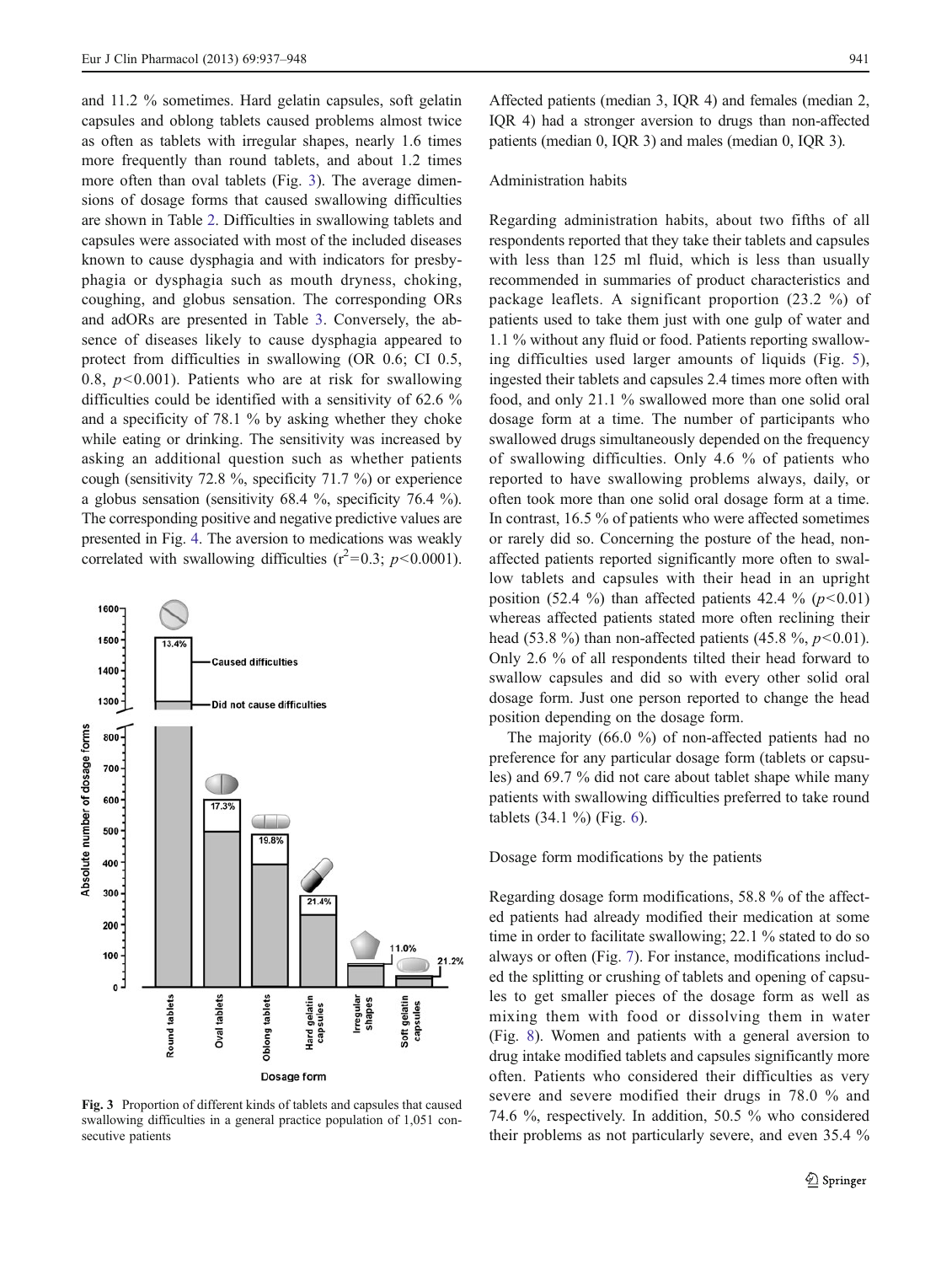<span id="page-5-0"></span>Table 2 Relationship between dimensions of tablets and capsules and swallowing difficulties

|                                 | Mean of tablets and<br>capsules that caused<br>difficulties | Mean of tablets and<br>capsules that did not<br>cause difficulties | Difference of<br>the geometric<br>means $[\%]$ | $p$ -value |
|---------------------------------|-------------------------------------------------------------|--------------------------------------------------------------------|------------------------------------------------|------------|
| Round: Diameter [mm]            | $8.7 \pm 2.0$                                               | $8.1 \pm 1.7$                                                      | $-7.1$                                         | < 0.0001   |
| Round: Height [mm]              | $3.8 \pm 1.2$                                               | $3.5 \pm 1.1$                                                      | $-6.9$                                         | < 0.01     |
| Oval: Length [mm]               | $15.0 \pm 4.4$                                              | $13.2 \pm 3.3$                                                     | $-10.3$                                        | < 0.001    |
| Oval: Width [mm]                | $7.4 \pm 1.8$                                               | $6.6 \pm 1.4$                                                      | $-9.3$                                         | < 0.001    |
| Oval: Height [mm]               | $4.5 \pm 1.5$                                               | $4.6 \pm 1.3$                                                      | $+3.3$                                         | n.s.       |
| Oblong: Length [mm]             | $16.7 \pm 4.0$                                              | $13.3 \pm 4.7$                                                     | $-22.2$                                        | < 0.0001   |
| Oblong: Width [mm]              | $7.3 \pm 1.6$                                               | $6.2 \pm 2.0$                                                      | $-16.3$                                        | < 0.0001   |
| Oblong: Height [mm]             | $5.8 \pm 1.6$                                               | $4.9 \pm 1.7$                                                      | $-18.6$                                        | < 0.01     |
| Irregular shapes: Diameter [mm] | $9.4 \pm 1.1$                                               | $8.8 \pm 1.4$                                                      | $-6.7$                                         | n.s.       |
| Irregular shapes: Height [mm]   | $3.5 \pm 0.8$                                               | $3.5 \pm 0.8$                                                      | $-1.2$                                         | n.s.       |
| Irregular shapes: Length [mm]   | $7.3 \pm 0.5$                                               | $8.1 \pm 1.5$                                                      | $+10.2$                                        | n.s.       |
| Irregular shapes: Width [mm]    | $6.7 \pm 0.2$                                               | $7.0 \pm 1.3$                                                      | $+2.1$                                         | n.s.       |
| Hard capsules: Diameter [mm]    | $6.8 \pm 1.4$                                               | $6.4 \pm 1.2$                                                      | $-7.1$                                         | < 0.05     |
| Hard capsules: Length [mm]      | $19.0 \pm 2.0$                                              | $17.5 \pm 2.8$                                                     | $-9.3$                                         | < 0.001    |
| Soft capsules: Diameter [mm]    | $8.6 \pm 1.7$                                               | $8.0 \pm 1.1$                                                      | $-7.0$                                         | n.s.       |
| Soft capsules: Length [mm]      | $20.8 \pm 2.0$                                              | $18.3 \pm 5.8$                                                     | $-16.7$                                        | n.s.       |

who stated being completely comfortable with their difficulties, modified anyway. Half of the modifiers (49.4 %) did not know that such changes of dosage forms may not be allowed and can cause severe health problems. Although older people and patients with a lower level of education knew less about these consequences, educational level was not associated with modification frequency [the levels of education were distributed as follows: general-education secondary school (years 5 to 9) 57.5 %, secondary education (years 5 to 10) 24.0 %, A levels 6.5 %, university 11.1 %, other 1.0 %]. Despite being aware of the possible consequences 32.0 % of the participants modified their medication anyway. Importantly, 9.4 % of the affected patients indicated to be non-adherent due to their swallowing difficulties. The proportion according to age is shown in Fig. [1.](#page-3-0)

GPs awareness of patients with swallowing difficulties

The GPs' awareness of patients' swallowing difficulties was assessed with short questionnaires which were returned for 1,046 patients. Five patients did not give their full name; therefore, the GPs were not able to answer the questions. The majority of the patients (70.4 %) who expressed swallowing difficulties were not identified by their general practitioner. The proportion of difficulties that was not diagnosed by GPs was lower in patients who had such problems always, daily, or often (59.1 %) than in those who experienced these difficulties only sometimes or rarely (74.0 % not diagnosed). Similar results were found for severity of swallowing difficulties. Generally, women with swallowing problems were identified significantly more often than men  $(p \le 0.05)$ . Causes of swallowing difficulties suggested by the participating GPs were neurological disorders, mental illness as well as gastrointestinal diseases or diseases of the neck area.

Altogether, only 6.7 % of all patients (70/1,051) had ever been asked about such problems by their doctor and 4.1 % (43/1,051) by their pharmacist. Conversely, only few of the affected patients (13.7 %) informed their doctor about these problems. Reasons given for this were shame and the preconception that the GPs would not be able to help anyway. Even when being informed, the GPs had changed prescription or advised patients how to facilitate drug administration in only 64.8 % of the cases (Table [4](#page-8-0)). Of the 470 drugs listed in the MMI database that actually caused swallowing difficulties 16.4 % could have been switched to equivalent non solid oral dosage forms (e.g. liquid therapeutics or effervescent tablets). This proportion might have been higher if switches to therapeutic equivalents or drugs with other strengths would have been considered. Additionally, in 12.3 % of the cases capsules could have been switched to tablets or vice versa if a patient preferred either of these dosage forms.

# Discussion

In an unselected German general practice population a remarkably high prevalence (37.4 %) of difficulties in swallowing solid oral dosage forms was found. Indeed, one in 11 patients expressed frequent problems and many of them modified their medication. Nearly one in ten affected patients were non-adherent due to such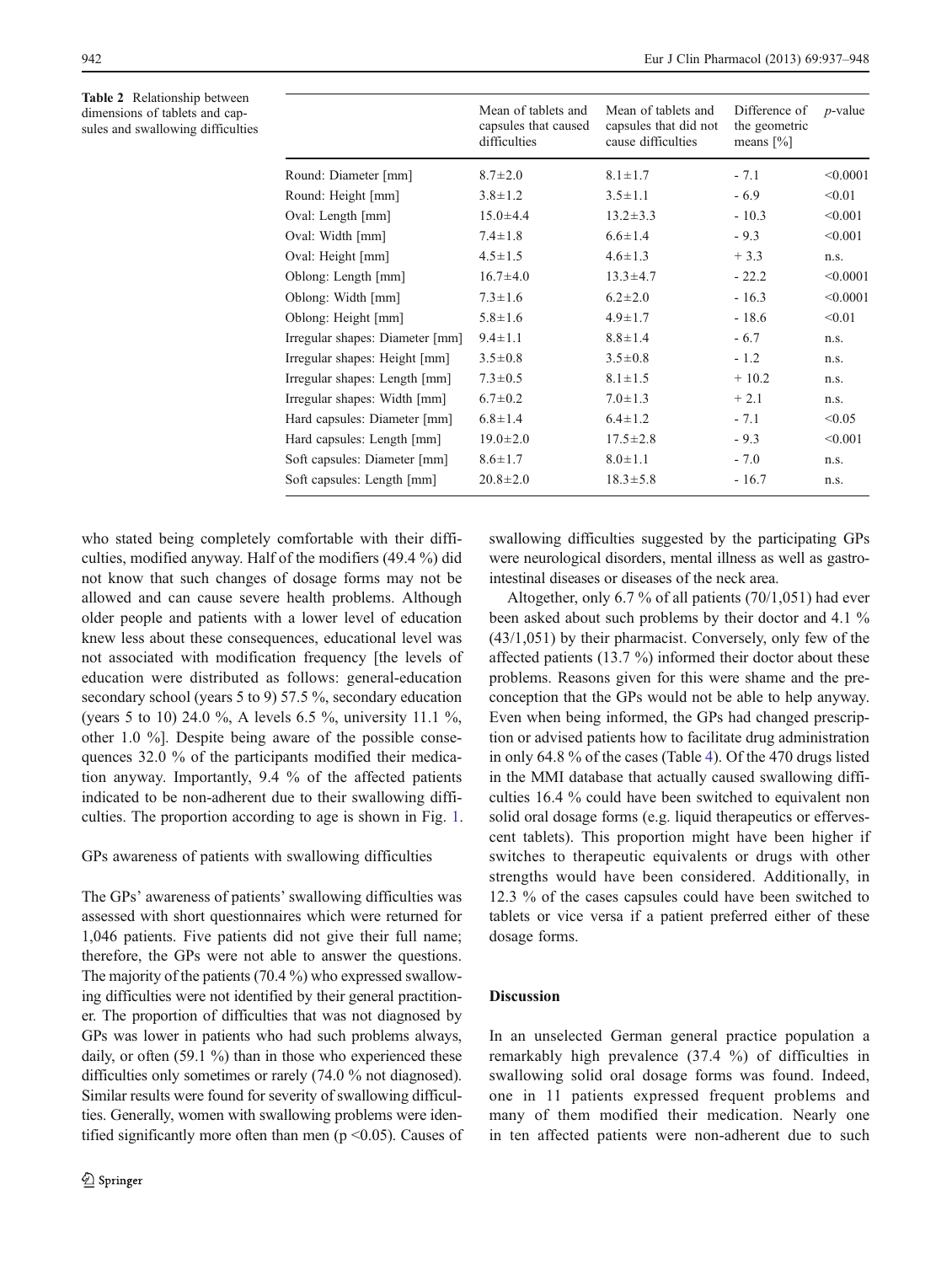<span id="page-6-0"></span>

|  |  |  |  |  |  | Table 3 Risk factors for difficulties in swallowing tablets and capsules |  |  |  |
|--|--|--|--|--|--|--------------------------------------------------------------------------|--|--|--|
|--|--|--|--|--|--|--------------------------------------------------------------------------|--|--|--|

|                                                                                                           | Non-adjusted <sup>a</sup> ORs <sup>b</sup> |              | Model A <sup>c</sup> |                    |              | Model B <sup>d</sup> |                          |              |            |
|-----------------------------------------------------------------------------------------------------------|--------------------------------------------|--------------|----------------------|--------------------|--------------|----------------------|--------------------------|--------------|------------|
|                                                                                                           | <b>ORs</b>                                 | <b>CI</b>    | $p$ -value           | adORs <sup>e</sup> | <b>CI</b>    | $p$ -value           | adORs                    | <b>CI</b>    | $p$ -value |
| Diseases linked to swallowing dysfunction                                                                 |                                            |              |                      |                    |              |                      |                          |              |            |
| Dysphagia                                                                                                 | 14.8                                       | $4.4 - 49.4$ | < 0.0001             | 5.7                | $1.6 - 20.9$ | < 0.01               | 7.9                      | $3.2 - 20.0$ | < 0.0001   |
| Stomatitis                                                                                                | 2.6                                        | $1.6 - 4.2$  | < 0.001              |                    |              |                      |                          |              |            |
| Diseases of the esophagus                                                                                 | 2.2                                        | $1.2 - 4.1$  | < 0.05               |                    |              |                      |                          |              |            |
| Tumors in the neck area                                                                                   | 1.9                                        | $0.7 - 5.0$  | n.s.                 |                    |              |                      |                          |              |            |
| Thyroid disorders                                                                                         | 1.3                                        | $1.3 - 1.7$  | n.s.                 |                    |              |                      |                          |              |            |
| Dementia                                                                                                  | 1.1                                        | $0.2 - 6.7$  | n.s.                 |                    |              |                      |                          |              |            |
| Stroke (occurrence of stroke: median 3 yrs <sup>f</sup><br>(range: $2 \text{ mo}^g$ to $30 \text{ yrs}$ ) | 1.0                                        | $0.6 - 1.7$  | n.s.                 |                    |              |                      |                          |              |            |
| Parkinson's disease                                                                                       | 0.4                                        | $0.0 - 3.7$  | n.s.                 |                    |              |                      |                          |              |            |
| Mental illness                                                                                            | 1.7                                        | $1.2 - 2.3$  | < 0.01               |                    |              |                      | 1.8                      | $1.1 - 3.0$  | < 0.05     |
| Female gender                                                                                             | 1.7                                        | $1.3 - 2.2$  | < 0.0001             | 1.5                | $1.1 - 2.0$  |                      | 1.9                      | $1.2 - 3.2$  | < 0.01     |
| Age per 10 yrs                                                                                            | 0.7                                        | $0.7 - 0.8$  | < 0.0001             | 0.7                | $0.7 - 0.8$  |                      |                          |              |            |
| Indicators for presbyphagia and dysphagia                                                                 |                                            |              |                      |                    |              |                      |                          |              |            |
| Globus sensation while eating                                                                             | 8.9                                        | $4.7 - 16.9$ | < 0.0001             |                    |              |                      | 11.3                     | $3.4 - 37.6$ | < 0.0001   |
| Coughing while eating                                                                                     | 5.4                                        | $3.6 - 8.2$  | < 0.0001             | 4.4                | $1.8 - 10.6$ | < 0.01               |                          |              |            |
| Choking while eating                                                                                      | 4.4                                        | $3.0 - 6.5$  | < 0.0001             | 3.3                | $1.3 - 8.2$  | 0.01                 | $\overline{\phantom{0}}$ |              |            |
| Xerostomia                                                                                                | 2.6                                        | $2.0 - 3.4$  | < 0.0001             | 3.0                | $2.0 - 4.3$  | < 0.0001             | 2.0                      | $1.2 - 3.4$  |            |

<sup>a</sup> Non-adjusted ORs: Frequency of dysphagia indicators as covariates dichotomized into "frequent" (always, often, or sometimes) versus "less frequent" (rarely or never). All other diseases are dichotomous (yes/no)

<sup>b</sup> OR: odds ratio

<sup>c</sup> Model A: Frequency of swallowing difficulties as dependent variable dichotomized into "yes" (always, daily, often, sometimes, or rarely) versus "no" (never). Frequency of dysphagia indicators as covariates dichotomized into "frequent" (always, often, or sometimes) versus "less frequent" (rarely or never). All other diseases are dichotomous (yes/no)

<sup>d</sup> Model B: Frequency of swallowing difficulties as dependent variable dichotomized into "very frequent" (always, daily, or often) versus "less frequent" (sometimes or never). Frequency of dysphagia indicators as covariates dichotomized into "very frequent" (always or often) versus "less frequent" (sometimes, rarely, or never). All other diseases are dichotomous (yes/no)

e adOR: adjusted OR: Each disease and presbyphagia/dysphagia indicator was adjusted for gender, age, and the other diseases/indicators listed in the table

<sup>f</sup> yrs: years

<sup>g</sup> mo: months

difficulties, which stresses the importance of identifying these patients and facilitating their drug administration. The risk of difficulties in swallowing was associated with patient characteristics, was higher in females and younger patients and in the presence of dysphagia or associated co-morbidities.

The prevalence of difficulties in swallowing solid oral dosage forms in this study is in accordance with the results of an American internet survey [[18\]](#page-10-0) but is higher than in the Norwegian study, which was also conducted in primary care [\[17](#page-10-0)]. This may be due to the different response options to the key question of whether patients had difficulties in swallowing tablets and capsules in these studies. While in the Norwegian dichotomous questionnaire only yes and no were possible answers, our questionnaire offered a six point Likert scale. Hence, patients only rarely having these problems were also detected. In addition, our participants were given several examples of potential difficulties and, because patients with dysphagia often fail to perceive their impairment [[27\]](#page-11-0), such examples may have increased patients' awareness and influenced reporting.

Difficulties in swallowing tablets and capsules may be explained by three main factors: Functional and anatomical differences related to age and gender, functional and structural disorders, and physical characteristics of the dosage form itself.

In accordance with the Norwegian study, swallowing difficulties were more frequent in younger patients and women. This may be explained by physiological processes [\[28\]](#page-11-0) and anatomical differences [\[29\]](#page-11-0) with regard to the dimensions and function of mouth, pharynx, upper esophageal sphincter, and esophagus. Additionally, women are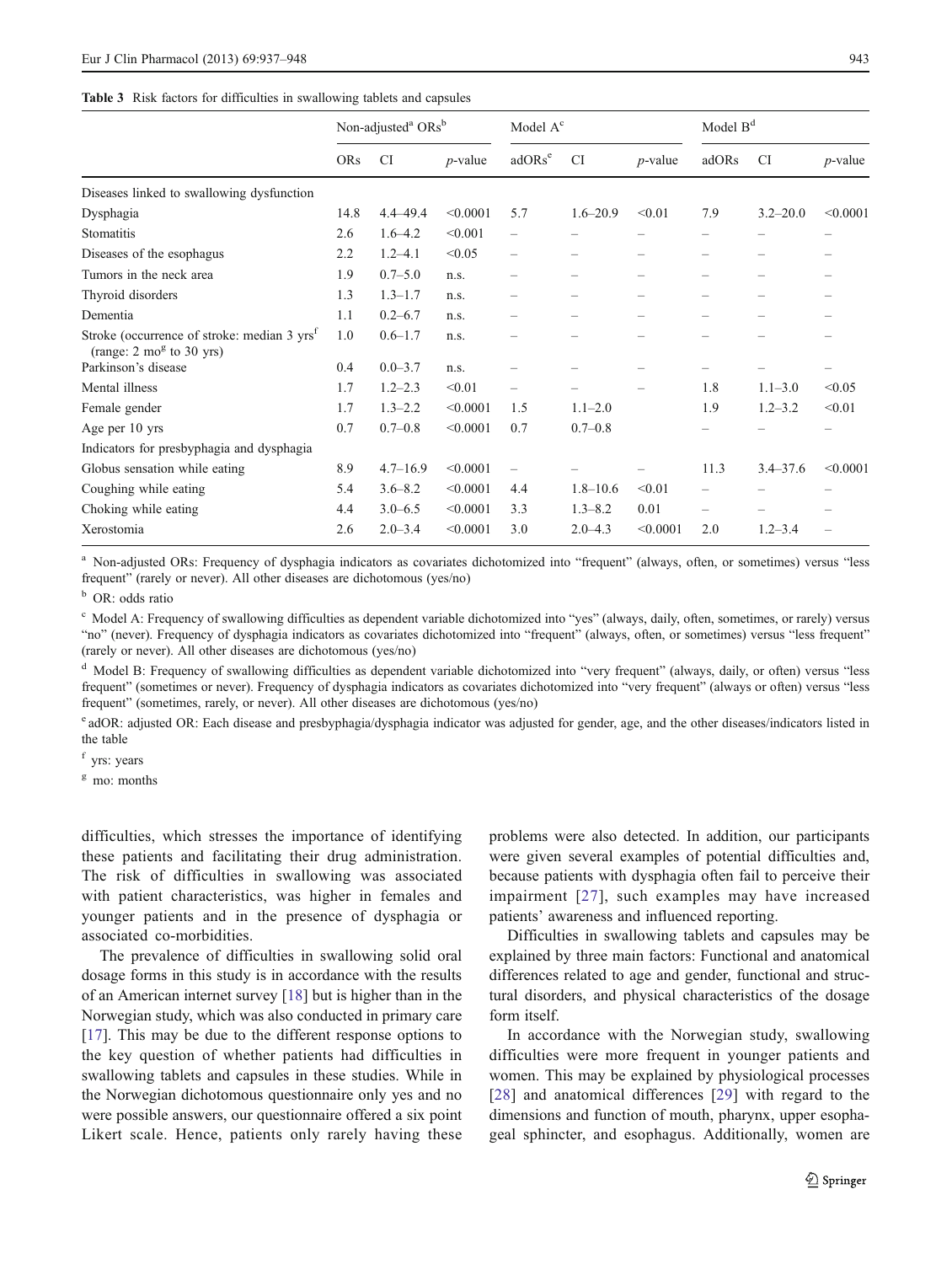<span id="page-7-0"></span>Fig. 4 Positive and negative predictive values of dysphagia indicators and diseases associated with dysphagia to identify difficulties in swallowing tablets and capsules in a general practice population of 1,051 consecutive patients. Solid symbols show the values for single indicators or diseases, open symbols connect to questions that further improved PPV



more prone to depression [[30](#page-11-0)] and anxiety disorders [[31\]](#page-11-0) which may influence the frequency of swallowing problems as shown in institutionalized patients [[32\]](#page-11-0). Therefore, gender differences may have also been influenced by an association between self-reported mental illness and swallowing difficulties reported in this study.

In general, dysphagia is expected to be more frequent in the elderly because of impaired control and delivery of the ingested bolus [[10\]](#page-10-0), delayed initiation of pharyngeal and laryngeal events [[11\]](#page-10-0), and cricopharyngeal muscle dysfunction. Therefore, it might actually be expected that older people have more problems swallowing tablets and capsules. But many patients with severe dysphagia are often in hospitals [[33\]](#page-11-0), nursing homes [[15\]](#page-10-0), or are visited by their GP



Fig. 5 Amount of fluid used to take drugs orally reported by 1,051 consecutive general practice patients with (37.4 %) and without (62.6 %) swallowing difficulties

at home. Thus, they attend physicians' offices less frequently and were not included in this study. Older patients without dysphagia, however, may experience fewer problems swallowing solid oral dosage forms because of training and habituation to drug intake and due to prolonged opening of the upper esophageal sphincter [\[34](#page-11-0)]. Additionally,



Fig. 6 Preferred types of dosage forms and tablet shapes in a general practice population with  $(37.4 \%)$  and without  $(62.6 \%)$  swallowing difficulties  $(N=1,051)$  consecutive patients)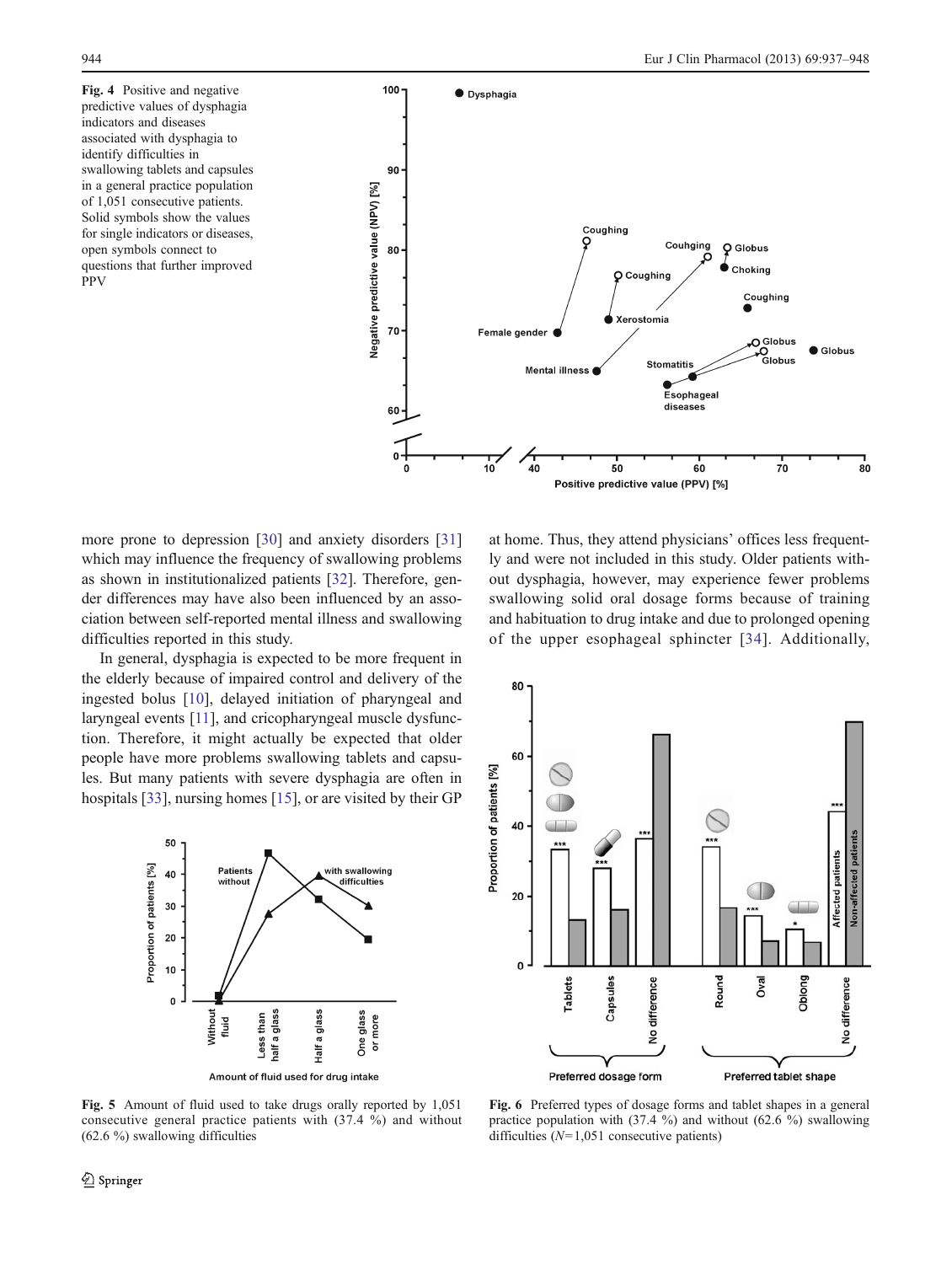<span id="page-8-0"></span>

Fig. 7 Frequency of drug modifications by patients with swallowing difficulties (37.4 %) in a population of 1,051 consecutive general practice patients

pharyngeal sensitivity is reduced [\[35](#page-11-0)], probably causing less irritation.

Patients with dysphagia are at an increased risk for problems with swallowing tablets and capsules. Indeed, 39 % of dysphagic patients even had problems to swallow ODT (orally disintegrating technology) tablets [[36\]](#page-11-0).

High dysphagia prevalence rates are well established in stroke (29–81 %) [\[37,](#page-11-0) [38](#page-11-0)], dementia (45 %) [\[39\]](#page-11-0), and Parkinson's disease (30–81 %) [[40,](#page-11-0) [41\]](#page-11-0). Based on these findings, a strong association between difficulties in



Fig. 8 Frequency of different types of drug modifications by patients with swallowing difficulties in a population of 1,051 consecutive general practice patients

Table 4 GPs'<sup>a</sup> reaction after being informed about patients' swallowing difficulties

| GPs' reaction after being informed about patients' swallowing<br>difficulties $(n=54)$ |              |
|----------------------------------------------------------------------------------------|--------------|
| GPs just changed drug                                                                  | $21(38.9\%)$ |
| GPs just gave hints                                                                    | $8(14.8\%)$  |

GPs changed drug and gave hints  $6(11.1\%)$ GPs did nothing at all  $19$  (35.2 %)

GPs: general practitioners

swallowing solid oral dosage forms and specific diseases was expected. However, when adjusted for gender, age, dysphagia indicators, and diseases likely to cause dysphagia, stroke and dementia were no longer associated with an increased risk. The missing association to stroke may be explained by the observation that swallowing dysfunction caused by stroke generally recovers within a short period of time [\[37](#page-11-0), [42](#page-11-0)] and stroke in the patients of this study occurred 2 months to 30 years (median= $3$  years) before the survey. Acute stroke events in our population were rare. Similarly, despite the reported high prevalence of swallowing dysfunction in dementia [[39](#page-11-0)] we did not find an elevated risk in such patients, probably because they were rare (only five patients). Furthermore, impaired swallowing is more common in advanced stages of dementia [\[43\]](#page-11-0), e.g. in patients who are usually not able to answer questionnaires and thus were not enrolled.

An association of mental illness and dysphagia is also well documented in psychiatric inpatients. Risk factors seem to be symptoms of the mental illness itself as well as side effects of psychiatric drugs and the severity of the mental illness [[32\]](#page-11-0). Hence, the prevalence of dysphagia seems to be smaller in patients attending day hospitals (27 %) in comparison to patients in long-term care facilities (31 %) or inpatient units (35 %) [\[44](#page-11-0)]. To our knowledge, there are no studies analyzing the relationship between dysphagia and mental illness in an ambulatory population, but our study results also suggest an association between self-reported mental illness and difficulties in swallowing tablets and capsules.

As recognized in earlier studies [\[17](#page-10-0)], size of solid dosage forms was often mentioned to cause swallowing difficulties in our questionnaires, too. On average, dimensions of drugs causing swallowing difficulties were about 11 % larger than the dimensions of corresponding drugs not causing problems thus indicating the importance of size. However, across dosage forms, size was clearly not the only determinant. For example, swallowing difficulties were only slightly more frequent with oval tablets even though their length was almost twice the diameter of round tablets. Similarly, hard gelatin capsules and soft gelatin capsules are up to 25 % longer than oblong tablets but the prevalence of swallowing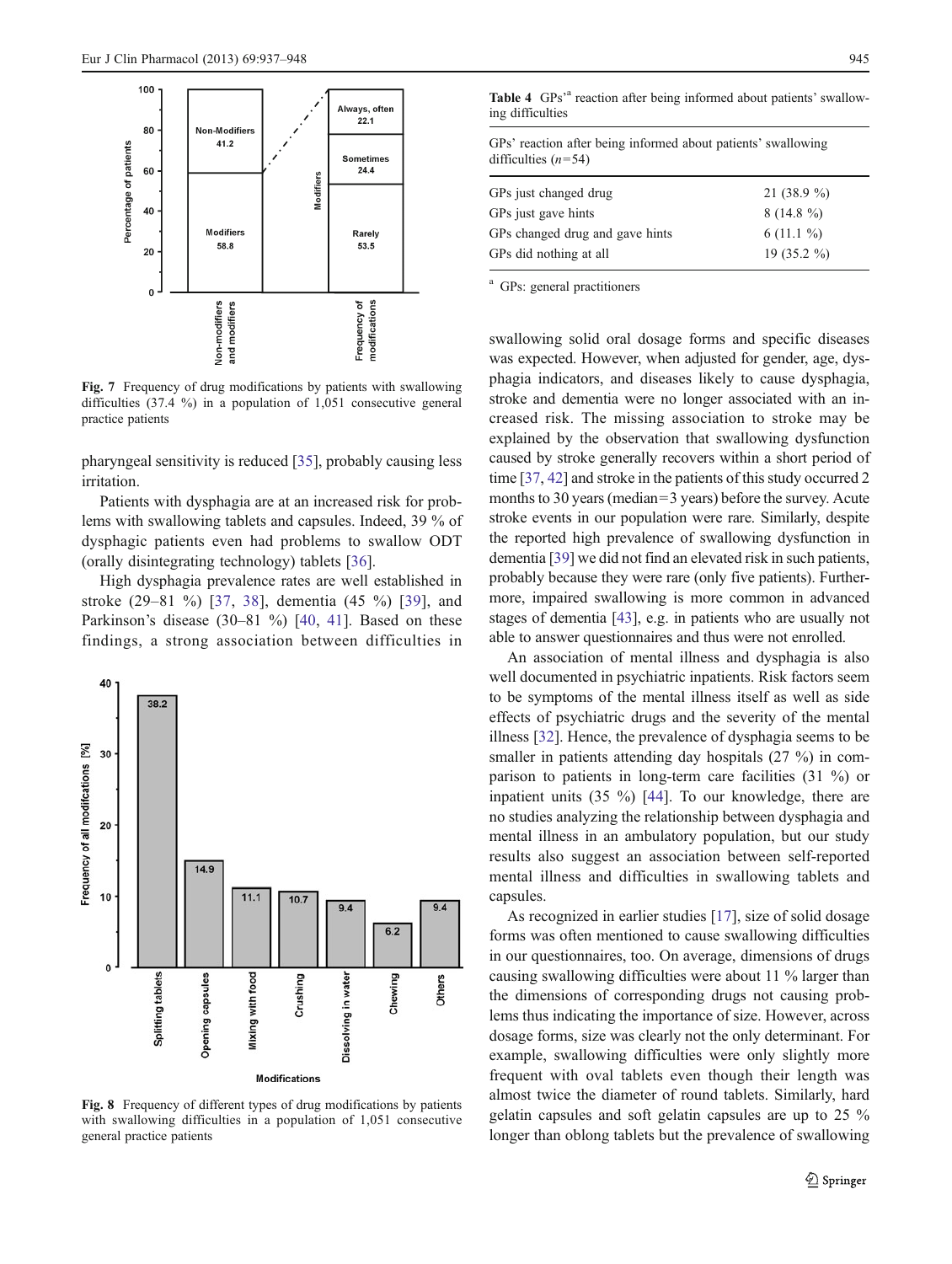difficulties is only 10 % higher. Therefore, other characteristics are likely to contribute. Because tablets and capsules will rotate during swallowing to pass through the esophageal sphincter with the lowest possible resistance, a more important determinant of smooth esophageal passage should be the minimum cross-sectional area rather than the largest diameter of the solid oral dosage forms.

Our study revealed that in a large unselected ambulatory population of patients attending a GP's office difficulties of swallowing were reported by one in three patients and these patients were rather younger and more often female. An important question, therefore, is how they can be identified and what are practical options for improvement.

In a first attempt, identification of these patients has to be improved. In accordance with the American survey [\[18](#page-10-0)], only a small proportion (6.7 %) of the affected patients told their GPs about having swallowing difficulties and the majority of patients had never been asked about such problems by their GPs either. Therefore, it seems that physicians are unaware of the difficulties some of their patients are facing. Indeed, GPs did not diagnose 70.4 % of all affected patients and missed 59.1 % of patients who had such problems always, daily, or often. Therefore, special attention should be paid to women, patients with dysphagia, dysphagia indicators, or mental illness. In our study, patients at risk were easily identified by asking "Do you choke while eating or drinking?" and any answer other than "never" predicted difficulties in swallowing tablets and capsules with a sensitivity of 62.6 % and a specificity of 78.1 %. The sensitivity could even be increased by asking an additional question; either "Do you cough while eating or drinking?" or "Do you experience sensations like food being stuck in your throat while eating?" Thus, asking these questions seems to offer an easy way to identify affected patients.

The second question is how patients can be helped. As shown, shape and size of the dosage forms were linked to problems and the responses indicated that the swallowing technique was often inappropriate. Therefore, we expect that patients could be helped by switching to another solid dosage form (e.g. different shapes, capsules vs. tablets) or, preferably, to non solid oral dosage forms such as liquid therapeutic equivalents. Pharmacists can guide the appropriate choice of pharmaceutical formulations. In this context, both pharmacists and, especially, physicians would benefit from (likely electronic) decision support to achieve this objective easier.

Furthermore, important facts about medication application appeared to be unknown to the patients or were ignored by them. For instance, 40.7 % of all patients took their medicines with less than half a glass of water, 1.1 % even without any water. Similar results were found in patients attending German pharmacies when the amount of water was quantified that patients spontaneously used when swallowing their oral dosage forms at the pharmacy [\[45](#page-11-0)]. In that study, 36 % of the participants only took 100 ml of water or less which may have been more than the amount normally used because the patients were observed by a pharmacist [\[45](#page-11-0)]. To avoid damage to the esophagus by lodged tablets and capsules, several studies recommend to take tablets and capsules with at least 100 ml of water [\[46](#page-11-0)]. In many summaries of product characteristics and package leaflets a whole glass of water  $(= 200 - 250$  ml) is suggested. In our study, patients with swallowing problems tended to take far more water than unaffected participants indicating that in most affected patients too little fluid was not the reason for their difficulties.

Another potentially more relevant application advice, however, appears to be largely unknown: the swallowing of capsules is easier with the head tilted forward [\[47,](#page-11-0) [48](#page-11-0)]. Capsules, whose specific gravity usually is less than one, will float on water. If patients tilt their head back while swallowing capsules they will swallow the water first leaving the capsule in the mouth or lodged in the throat. In contrast, tilting the head forward will help to transport the floating capsule to the hypopharynx and the esophagus, thus increasing the probability of successful swallowing [\[47\]](#page-11-0). In our investigation patients with difficulties tilted their head back more often when swallowing tablets and capsules than respondents not having any problems. An appropriate instruction could have helped 12 % (47/393) of the affected patients to swallow their capsules easier.

With respect to the clinical relevance of swallowing difficulties, two additional issues, modification of dosage forms and adherence, merit discussion. This study revealed that the more severe the patients' difficulties are, the more likely they will modify the dosage forms. It also confirms earlier observations that patients' knowledge about the hazards of modifying dosage forms is limited [\[19\]](#page-10-0). To ease swallowing, patients modify their medications [\[19,](#page-10-0) [20\]](#page-10-0) in a way that may alter pharmacokinetics and thus safety and efficacy [[49\]](#page-11-0). Indeed, up to 17 % of the modifications are potentially dangerous [[21\]](#page-10-0). The destruction of coating sometimes causes mucosal damage or inactivation by gastric acid. The most dangerous alteration, however, is the destruction of modified release tablets or capsules, which may cause uncontrolled release of large quantities of the active ingredients (dosedumping), overdosage, and may even be life-threatening [[24\]](#page-10-0). Finally, particularly worrisome is the statement made by one in 11 patients that due to their swallowing difficulties they did not take the drug at all. Therefore, it is of importance for pharmacists to offer support by instructing patients in good drug application. They can give general information on how to take tablets and capsules correctly and also suggest and even train special swallowing techniques. Moreover, patients with swallowing difficulties should be advised which of their drugs can be modified safely and which modification technique is appropriate.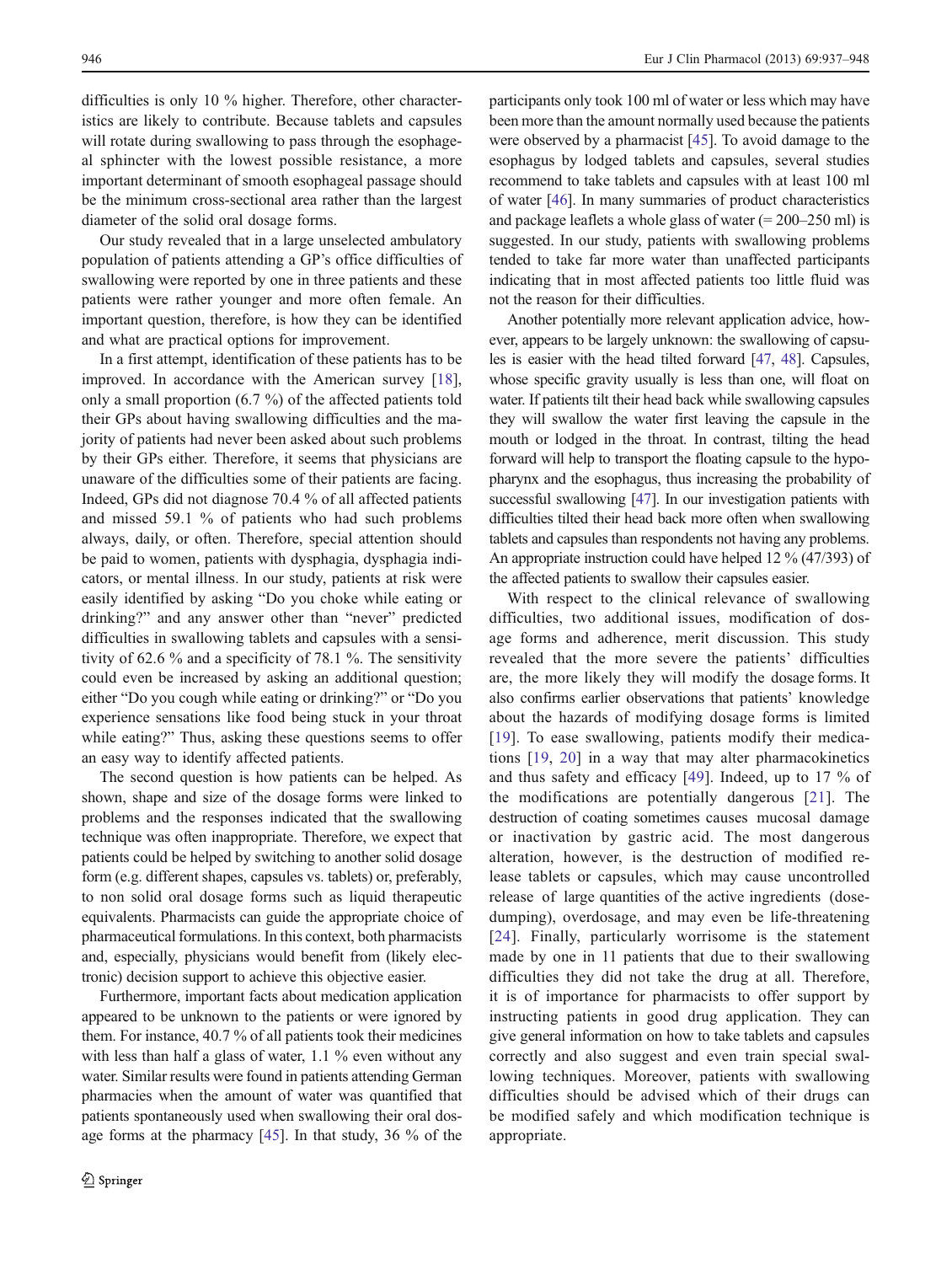## <span id="page-10-0"></span>Limitations

Several limitations of this study need to be mentioned. First, consecutive patients who came to see the GP with or without an appointment were invited to take part in the study. Patients who just picked up a prescription were also supposed to be included. However, it cannot be ruled out that in larger practices with a high patient flow some of them were missed. Second, patients only rarely having swallowing difficulties were also detected which may have led to an overestimation of the relevance of these problems. But even if those patients were excluded the prevalence of swallowing difficulties would still be rather high (19.5 %). Finally, medical conditions such as stroke, dementia, and mental illness were ascertained through the questionnaires and were not verified by review of the medical records. This may have led to an underestimation of the association between diseases and swallowing difficulties due to missing information.

## Conclusion

One in 11 general practice patients expressed frequent problems with swallowing medicines and a substantial fraction of these patients modified their drugs in a way that may alter pharmacokinetics and thus safety and efficacy. Additionally, nearly one in ten affected patients was non-adherent due to these problems. GPs grossly underestimated these difficulties. Given the prevalence of the problem and the fact that the majority of patients do not inform their doctor about such problems, physicians should regularly seek for swallowing difficulties to avoid nonadherence and dangerous modification of tablets and capsules by the patients. Special attention should be paid to specific patient groups at risk (e.g. women and patients with dysphagia or dysphagia indicators and mental illness) and swallowing difficulties should become part of the drug history.

Acknowledgment The work of JTS was funded by the Graduiertenkolleg 793 (German Research Foundation, DFG).

We are grateful to all participating GPs who supported us to perform this survey.

Conflict of interest The authors declare that they have no conflict of interest.

#### References

- 1. Schwabe U, Paffrath D (2011) Arzneiverordnungsreport 2010, 1st edn. Springer Medizinverlag, Heidelberg
- 2. Heppner HJ, Sieber CC, Esslinger AS, Trogner J (2006) Drug administration and dosage forms in geriatric patients. Ther Umsch 63(6):419–422
- 3. Nunn T, Williams J (2005) Formulation of medicines for children. Br J Clin Pharmacol 59(6):674–676. doi:[10.1111/](http://dx.doi.org/10.1111/j.1365-2125.2005.02410.x) [j.1365-2125.2005.02410.x](http://dx.doi.org/10.1111/j.1365-2125.2005.02410.x)
- 4. Badgujar BP, Mundada AS (2011) The technologies used for developing orally disintegrating tablets: a review. Acta Pharm 61 (2):117–139. doi[:10.2478/v10007-011-0020-8](http://dx.doi.org/10.2478/v10007-011-0020-8)
- 5. Singh J, Philip AK, Pathak K (2008) Optimization studies on design and evaluation of orodispersible pediatric formulation of indomethacin. AAPS PharmSciTech 9(1):60–66. doi[:10.1208/](http://dx.doi.org/10.1208/s12249-007-9018-4) [s12249-007-9018-4](http://dx.doi.org/10.1208/s12249-007-9018-4)
- 6. Miller CA (2003) Safe medication practices: administering medications to elders who have difficulty swallowing. Geriatr Nurs 24 (6):378–379. doi[:10.1016/j.gerinurse.2003.10.012S0197457203003471](http://dx.doi.org/10.1016/j.gerinurse.2003.10.012S0197457203003471)
- 7. Hansen DL, Tulinius D, Hansen EH (2008) Adolescents' struggles with swallowing tablets: barriers, strategies and learning. Pharm World Sci 30(1):65–69. doi[:10.1007/s11096-007-9142-y](http://dx.doi.org/10.1007/s11096-007-9142-y)
- 8. Derkay CS, Schechter GL (1998) Anatomy and physiology of pediatric swallowing disorders. Otolaryngol Clin North Am 31 (3):397–404
- 9. Garvie PA, Lensing S, Rai SN (2007) Efficacy of a pill-swallowing training intervention to improve antiretroviral medication adherence in pediatric patients with HIV/AIDS. Pediatrics 119(4):e893– e899. doi[:10.1542/peds.2006-1488](http://dx.doi.org/10.1542/peds.2006-1488)
- 10. Ekberg O, Feinberg MJ (1991) Altered swallowing function in elderly patients without dysphagia: radiologic findings in 56 cases. AJR Am J Roentgenol 156(6):1181–1184
- 11. Ney DM, Weiss JM, Kind AJ, Robbins J (2009) Senescent swallowing: impact, strategies, and interventions. Nutr Clin Pract 24 (3):395–413. doi[:10.1177/0884533609332005](http://dx.doi.org/10.1177/0884533609332005)
- 12. Rittig T, Jäger M, Füsgen I (2009) Prävalenz und Bedeutung von Schluckstörungen bei Patienten in geriatrischen Einrichtungen—eine biometrische Multicenter-Erhebung (Teil I). Eur J Ger 11(2):69–78
- 13. Morris H (2006) Dysphagia in the elderly–a management challenge for nurses. Br J Nurs 15(10):558–562
- 14. Lindgren S, Janzon L (1991) Prevalence of swallowing complaints and clinical findings among 50–79-year-old men and women in an urban population. Dysphagia 6(4):187–192
- 15. Steele CM, Greenwood C, Ens I, Robertson C, Seidman-Carlson R (1997) Mealtime difficulties in a home for the aged: not just dysphagia. Dysphagia 12(1):43–50, discussion 51
- 16. Wright D (2002) Medication administration in nursing homes. Nurs Stand 16(42):33–38
- 17. Andersen O, Zweidorff OK, Hjelde T, Rodland EA (1995) Problems when swallowing tablets. A questionnaire study from general practice. Tidsskr Nor Laegeforen 115(8):947–949
- 18. The free Library (2004) Farlex. [http://www.thefreelibrary.com/](http://www.thefreelibrary.com/40%25+of+American+Adults+Report+Experiencing+Difficulty+Swallowing&-a0112187875) [40%25+of+American+Adults+Report+Experiencing+Difficulty](http://www.thefreelibrary.com/40%25+of+American+Adults+Report+Experiencing+Difficulty+Swallowing&-a0112187875) +Swallowing…[-a0112187875](http://www.thefreelibrary.com/40%25+of+American+Adults+Report+Experiencing+Difficulty+Swallowing&-a0112187875). Accessed 01/15 2012
- 19. Morris H (2005) Dysphagia in a general practice population. Nurs Older People 17(8):20–23
- 20. Kelly J, D'Cruz G, Wright D (2010) Patients with dysphagia: experiences of taking medication. J Adv Nurs 66(1):82–91. doi[:10.1111/j.1365-2648.2009.05145.x](http://dx.doi.org/10.1111/j.1365-2648.2009.05145.x)
- 21. Paradiso LM, Roughead EE, Gilbert AL, Cosh D, Nation RL, Barnes L, Cheek J, Ballantyne A (2002) Crushing or altering medications: what's happening in residential aged-care facilities? Australas J Ageing 21(3):123–127
- 22. Kirkevold O, Engedal K (2010) What is the matter with crushing pills and opening capsules? Int J Nurs Pract 16(1):81–85. doi[:10.1111/j.1440-172X.2009.01814.x](http://dx.doi.org/10.1111/j.1440-172X.2009.01814.x)
- 23. Griffith R, Tengnah C (2007) A guideline for managing medication related dysphagia. Br J Community Nurs 12(9):426–429
- 24. Schier JG, Howland MA, Hoffman RS, Nelson LS (2003) Fatality from administration of labetalol and crushed extended-release nifedipine. Ann Pharmacother 37(10):1420–1423. doi:[10.1345/aph.1D091](http://dx.doi.org/10.1345/aph.1D091)
- 25. Quinzler R, Schmitt SP, Szecsenyi J, Haefeli WE (2007) Optimizing information on drug exposure by collection of package code information in questionnaire surveys. Pharmacoepidemiol Drug Saf 16(9):1024–1030. doi[:10.1002/pds.1406](http://dx.doi.org/10.1002/pds.1406)